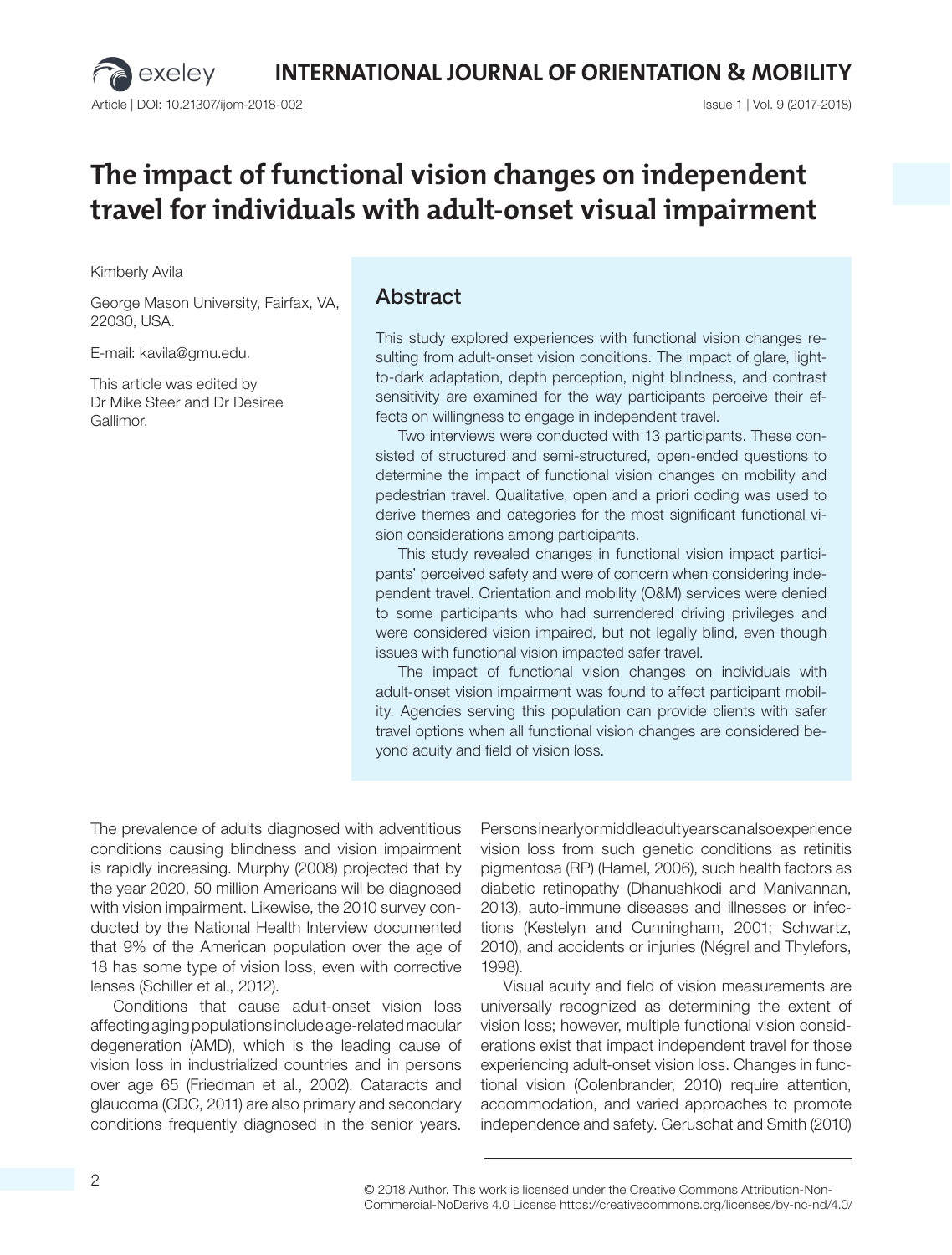## Table 1. Summary of adult adventitious vision conditions and functional vision considerations for orientation and mobility.

| <b>Diagnosis</b>                    | <b>General characteristics</b>                                                                                                                              | <b>Functional vision</b><br>considerations for O&M<br>documented by Geruschat<br>and Smith (2010, p. 73)                     | <b>Source</b>                                                     |
|-------------------------------------|-------------------------------------------------------------------------------------------------------------------------------------------------------------|------------------------------------------------------------------------------------------------------------------------------|-------------------------------------------------------------------|
| Retinitis pigmentosa                | Progressive, degenerative<br>condition; can be detected<br>early in life. Most vision loss<br>occurs in adulthood. Late-onset<br>RP occurs in mid adulthood | Affects night vision, loss of visual<br>fields, scotoma; central acuity<br>remains intact until later stages of<br><b>RP</b> | Hamel (2006)                                                      |
| Diabetic retinopathy                | Progressive, degenerative;<br>can occur at any age; retinal<br>damage and detachment,<br>cataracts, field of vision loss<br>with scotomas                   | Glare, visual field loss, scotomas,<br>light adaptation, fluctuations, and<br>depth perception                               | Scanlon et al. (2013),<br>Schwartz (2010),<br>Zhang et al. (2010) |
| Age-related macular<br>degeneration | Progressive, central loss of<br>vision                                                                                                                      | Glare, scotomas, vision<br>fluctuation, depth perception                                                                     | Prasad et al. (2010)                                              |
| Cataracts                           | Clouding, blurring of vision                                                                                                                                | Glare, light adaptation, vision<br>fluctuations, depth perception                                                            | Bruce (2004),<br>CDC (2011)                                       |
| Glaucoma                            | Progressive loss of peripheral<br>field vision, blind spots                                                                                                 | Glare, peripheral field loss, night<br>blindness, light adaptation,<br>fluctuating vision, depth<br>perception               | CDC (2011),<br>Schwartz (2010)                                    |

summarized identified aspects of vision changes that affect persons with vision impairment and orientation and mobility (O&M) performance. The most common vision changes associated with the conditions previously mentioned are photophobia (glare sensitivity), variations in contrast perception, limitations with depth perception, night blindness, peripheral field changes, scotomas (blind spots), and challenges with alterations between dark and light. Table 1 summarizes conditions that cause adult-onset vision impairment and the impact they have on functional vision changes.

# Functional vision and mobility performance

Most O&M specialists are keenly aware of the impact functional vision changes have on independent travel, which is also documented by research. Marron and Bailey (1982) found a correlation between O&M skills and functional vision factors, such as the impact of corrected visual acuity, residual (remaining) vision, field of vision, the age in which a person lost vision, and contrast sensitivity on travel. Through dependent *t*-tests Kuyk and Elliot (1999) found 41 veterans with AMD in decreased illumination who increased mean travel time, but also increased participant collisions with route obstacles and discovered field of vision and contrast ability predict mobility performance. These results echo similar findings produced by Kuyk et al. (1996) who found in their sample of 88 veterans with vision loss, persons with decreased acuity navigate more effectively than those with peripheral loss and limited contrast detection. Additionally, the influence of glare was found to affect route traversal time and efficiency.

Researchers have examined the effects of functional vision changes resulting from RP and mobility skill. Geruschat et al. (1998) conducted a study involving 41 participants which included 25 with RP and 16 with nonimpaired vision, to determine whether or not illumination affects mobility performance for individuals with RP. Through *t*-test analysis, Geruschat et al. found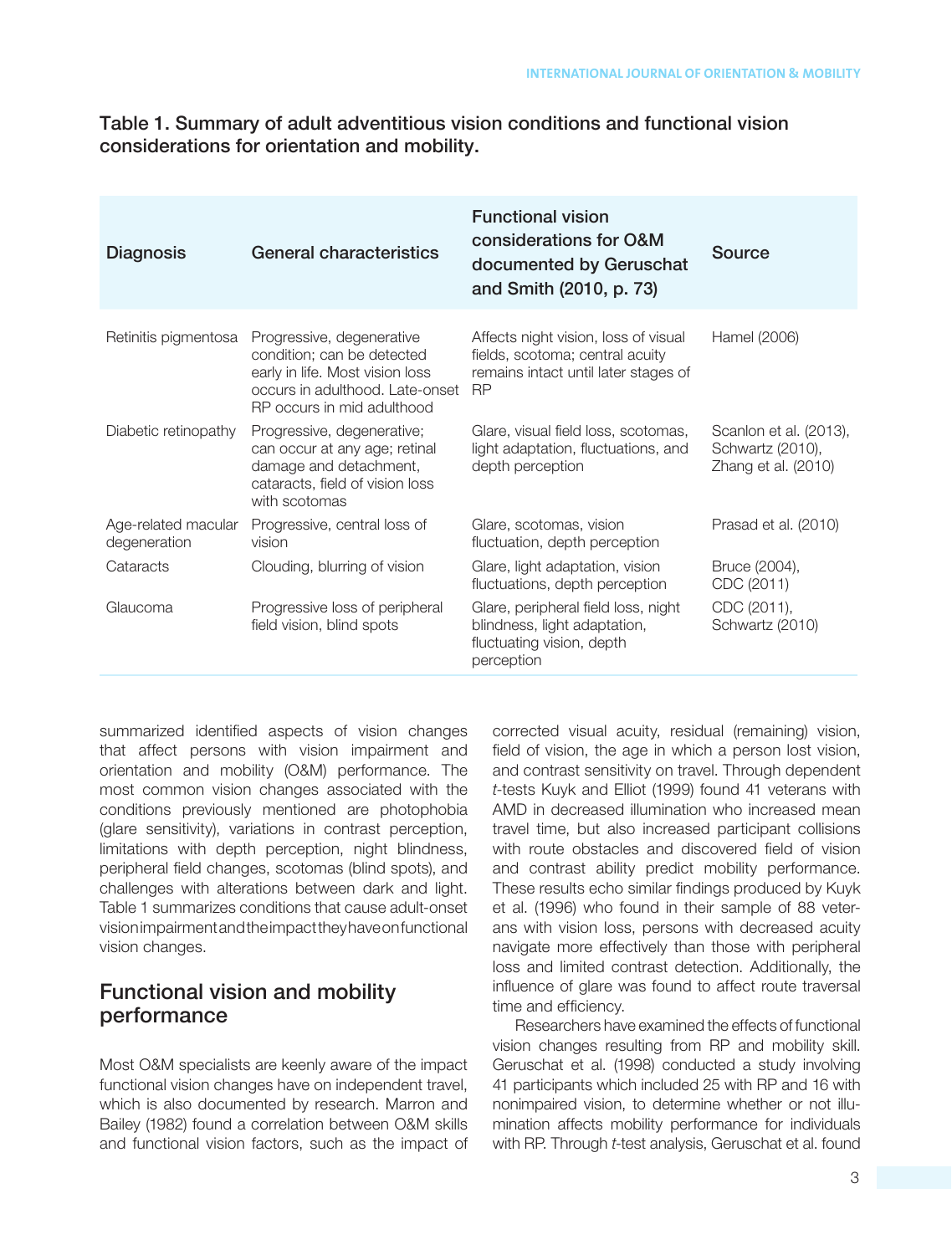that individuals with RP walk slower than their sighted peers and are more likely to collide with obstacles. Results generated from this study documented individuals with RP travel routes more efficiently when better illumination is present. Additionally, Geruschat et al. discovered a correlation between better mobility performance and greater fields of vision. These study results corroborate findings produced by Lovie-Kitchin et al. (1996) and Haymes et al. (1996).

Some research has documented means by which functional vision changes affect individuals with varying conditions differently. However, the personal impact of functional vision changes requires an in-depth, qualitative study to elucidate the experiences of those who lose functional vision and the impact it has on independent travel and access to mobility services. Therefore, the purpose of this study was to explore the ways that noticeable changes in functional vision were discovered (e.g., increased photophobia, decreased depth perception, changes in light adaption and contrast sensitivity) by participants and the way they impact mobility. The following research questions guided this study:

- 1. How do changes in functional vision affect participant willingness to engage in independent pedestrian travel and perceived safety?
- 2. How do changes in functional vision impact participant access to O&M services?

# Method

This study took place in the mid-Atlantic region of the United States, which has multiple private and state operated services for people with vision loss. Vision care professionals, for example, ophthalmologists, retinologists, optometrists, low vision specialists, government operated research agencies, and other eye care specialists are readily available. The region houses a mass public transit system with rail, bus, paratransit, taxi, and independent options for travel. Various support groups and other services are available for individuals who experience vision loss.

#### Permission and recruitment

The Institutional Review Board at George Mason University granted approval for this study prior to any recruitment and data collection. Permission was granted for the lead researcher to recruit participants at a network of support group meetings for persons who experience adult-onset vision impairment. Recruitment took place in person and prospective participants were provided with study related materials and consent forms in their preferred format (large print, regular print, recording, live reader, braille, and electronic format).

#### Participant screening

Participants eligible to contribute to this study had to be 18 years or over, able to give informed consent independently, and diagnosed with a vision condition leading to adult-onset vision loss with visual acuity or field of vision meeting the definition of vision impairment. Individuals with other impairments were accepted into this study, as long as the other conditions did not inhibit cognition or the ability to engage in mobility; persons with adaptive mobility devices, such as a support cane or wheelchair were permitted to participate.

# Data sources and data collection procedures

#### Interviews

Qualified participants (*N* = 13) took part in two recorded interviews with the researcher in a private location or by phone. A structured interview questionnaire guided the first section of the interview, where participants provided personal and general information about their vision condition, functional vision changes, services received and supports/accommodations used. The second half of the first interview consisted of semi-structured, open-ended questions regarding vision loss and the impact on mobility and pedestrian travel. A second interview was conducted after all interviews were completed and an environmental mobility assessment was conducted. During the second interview, participants were asked to provide clarification and information on coded data discovered during the first round of interviews. Data were collected between February-August 2015.

#### Data analysis

Interview recordings were transcribed verbatim and uploaded into Nvivo for coding. Two types of coding procedures were implemented in this study. Based on methods described by Ryan and Bernard (2003), inductive, open coding was used and derived from data provided by participants. A priori coding was also integrated and consisted of set categories based on defined elements in research questions for services, supports, and devices that influence participant willingness and safety for pedestrian travel.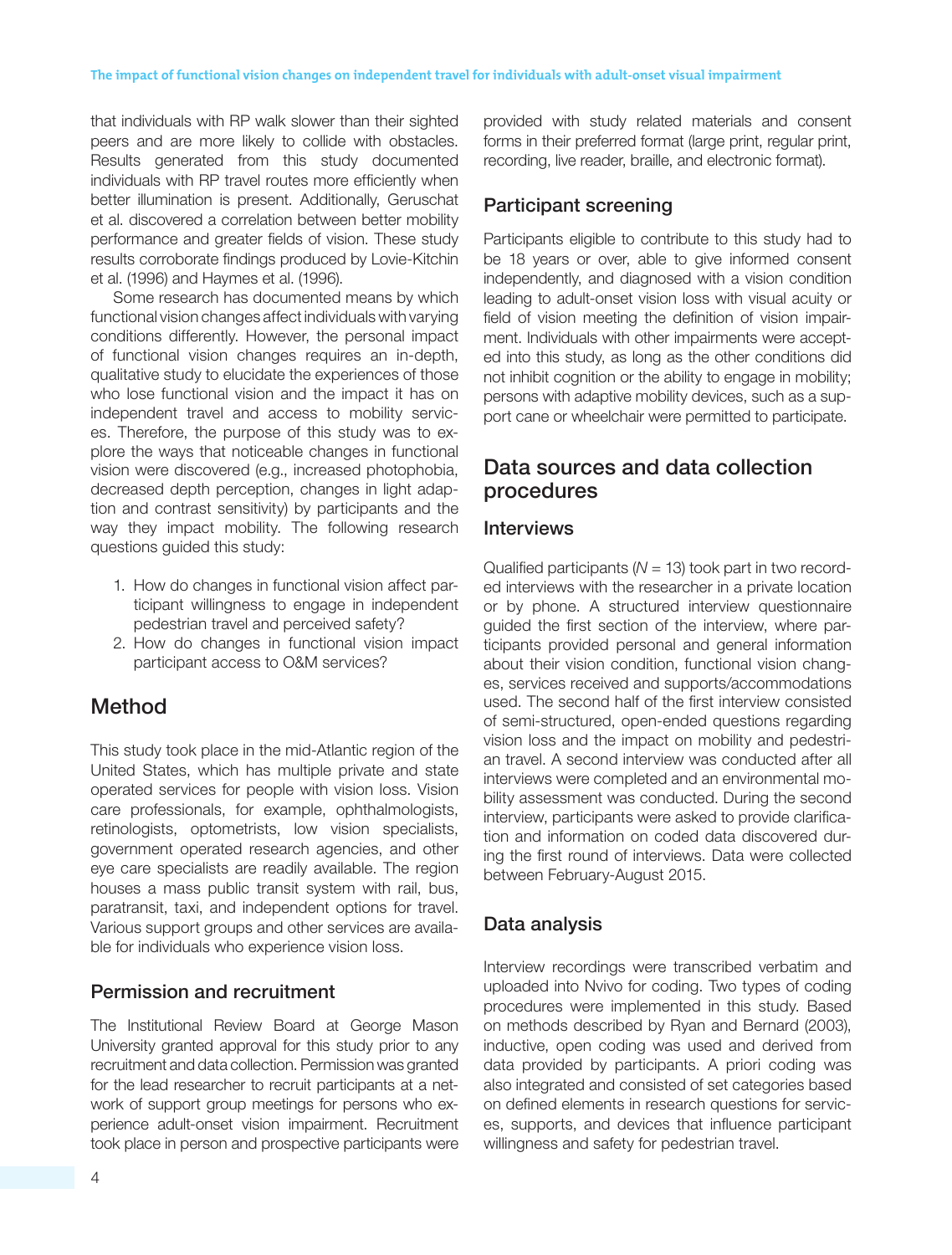

## **Confidentiality**

All data for this study are kept confidential in compliance with research integrity procedures at George Mason University. Pseudonyms are used in place of participant names. Specific locality information is not provided to further conceal identity.

#### **Validity**

To promote best researcher interpretation of interview data collected, participants were asked to complete a member check (Brantlinger et al., 2005), where findings and interpretations were discussed with each participant privately and participants are provided with the opportunity to clarify or correct information. Triangulation (Brantlinger et al., 2005; Cho and Trent, 2006) was used to compare data and use multiple data sources to verify findings.



concurrent, subsequent, secondary, or related vision diagnoses.

## **Results**

This study consisted of 13 participants (three males and 10 females) with a mean age of 70 (*N* = 13) and a standard deviation of 15.6. Figures 1 and 2 provide information on the primary and secondary causes of vision impairment in this sample. Eight of the thirteen participants reported receiving O&M services, most of whom had significant vision loss. Five participants did not receive O&M services at all, all of whom are vision impaired with useable vision, but functional vision considerations. Table 2 provides a description of O&M services and participant reported pedestrian travel at the time of the first interview.

## Functional vision

In this sample of 13, three participants reported their vision is classified as having light perception only (LPO), one reported no light perception (NLP: total blindness) and the remaining nine individuals had a wide range of vision, from fairly functional use of eyesight and impairment not requiring a white cane, to significant field and acuity loss.

Participants reported the following use of white canes or mobility devices: identification cane, *n* = 1; white cane for navigational, travel, and identification,  $n = 6$ ; white support cane:  $n = 1$ . One participant reported using a stability cane (non-white cane) for

## Table 2. Participant-reported Orientation and Mobility (O&M) services and pedestrian travel.

|                                                                                       | Received<br>O&M<br>services | Did not<br>receive<br>O&M<br>services |
|---------------------------------------------------------------------------------------|-----------------------------|---------------------------------------|
| Active pedestrian<br>traveller                                                        | 6                           | З                                     |
| Reducing or<br>eliminating<br>pedestrian travel due<br>to age and related<br>concerns | 1                           |                                       |
| Does not engage in<br>pedestrian travel                                               | 1                           | 2                                     |
|                                                                                       |                             |                                       |

Note: *N* = 13.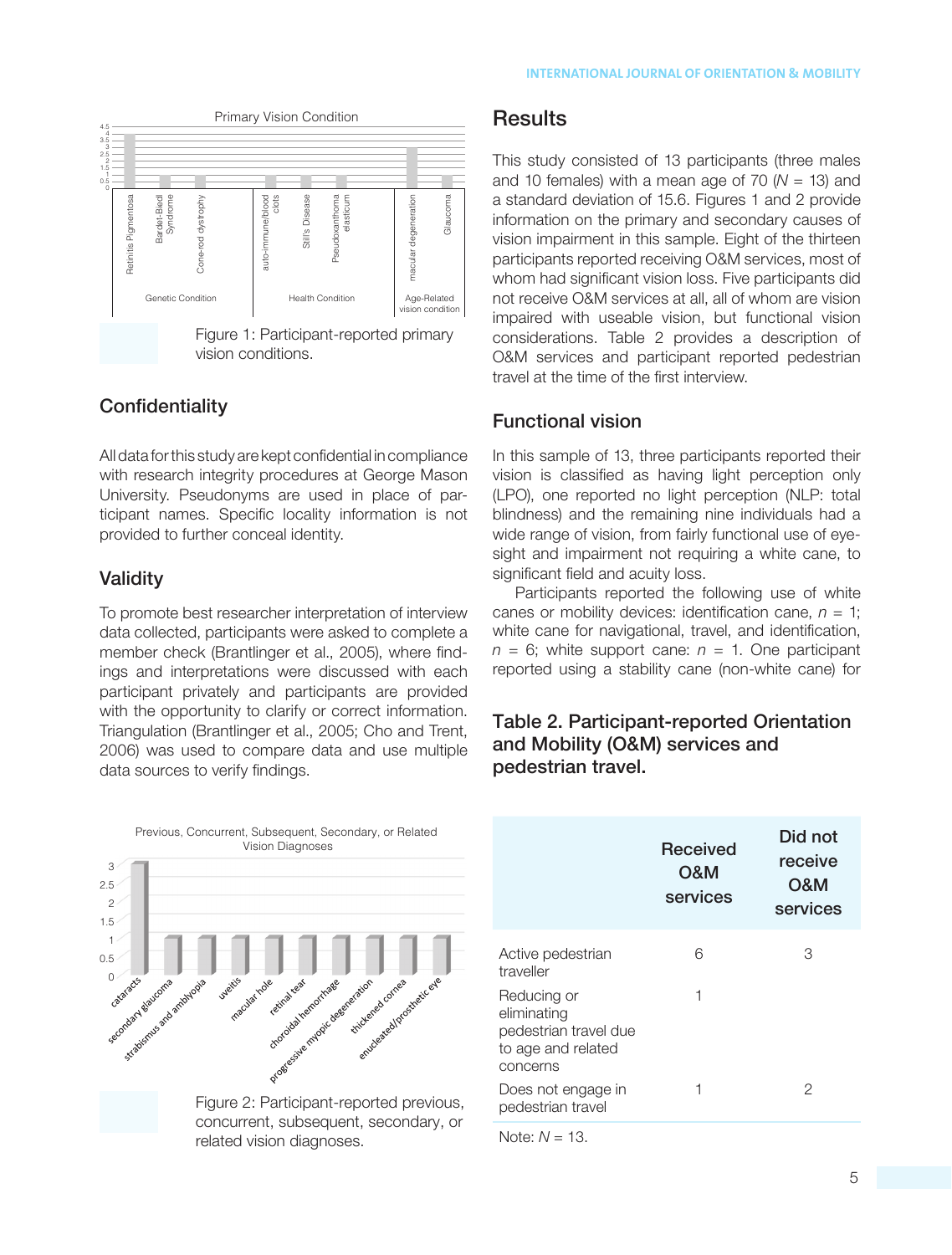Table 3. Description of characteristics **Presence of Visual Charactertistics**: *n*= 9 that affect functional vision among nine participants with useable eyesight.

| <b>Visual characteristic</b>                                                                                                                                                      | Number of<br>participants<br>experiencing this<br>characteristic<br>$(n = 9)$ |
|-----------------------------------------------------------------------------------------------------------------------------------------------------------------------------------|-------------------------------------------------------------------------------|
| Glare: sensitivity to light from<br>the sun, indoor/outdoor<br>lighting, overall illumination,<br>even on cloudy days,<br>reflections, light surfaces,<br>computer/video screens  | 8                                                                             |
| Limited depth perception:<br>challenges perceiving level<br>changes, descending steps,<br>the speed at which items are<br>moving toward the individual<br>(e.g. oncoming vehicle) | 6                                                                             |
| Night blindness: decreased<br>functional vision in dimly lit<br>environments                                                                                                      | 6                                                                             |
| Changes between light and<br>dark: prolonged periods of<br>time for the eyes to adjust<br>when moving from a bright<br>to dark environment or vice<br>versa                       | 9                                                                             |
| Limited contrast perception:<br>decreased ability to perceive<br>low contrast visual stimuli<br>and preference for highly<br>contrasting conditions                               | 6                                                                             |
| Scotoma: blind spot                                                                                                                                                               | 4                                                                             |
| Central vision loss: vision in<br>the central part of the eyes                                                                                                                    | 7                                                                             |
| Field of vision loss: loss of<br>peripheral field of vision<br>around the perimeter in one<br>of both eves                                                                        | 9                                                                             |

mobility, and four participants reported no use of a white cane.

Participants in this study were found to have observed noticeable changes to their functional vision that extend beyond acuity and peripheral field loss. These functional vision changes were noted in the domains



among the nine participants who reported functional vision.

of depth perception, photophobia, night blindness, dark-to-light adaptation, and contrast sensitivity. To further evaluate functional vision loss effects, the three participants who have LPO and one participant with NLP were removed from this segment of the data set, as these factors do not alter their use of functional vision for mobility purposes. Table 3 and Figure 3 present functional vision considerations reported by participants during this study.

Four participants who are now considered LPO or NLP reported previously having issues with glare, contrast sensitivity, and limited depth perception; Table 3 and Figure 3 represent those who were experiencing these issues at the time of the first interview. Participants provided commentary on the impact these vision changes have on mobility, willingness and safety considerations for travel, overall independence, and comfort.

#### Glare

Issues with glare were noted by almost every participant who has useable vision across all vision conditions represented. Glare sensitivity was so profound in some cases, that it caused pain and significant mobility concerns when travelling outdoors on bright and even overcast days. For example, Marci, who is vision impaired with an acuity of 20/160, which does not meet the legal blindness definition, did not qualify for O&M services due to acuity. However, Marci experiences significant vision changes when travelling outdoors that directly impedes her ability to travel safely.

*I have problems with glare and that is probably the part that is the most blinding for me with everything. It's because of the thickening in my cornea. It's almost like I compare my cornea to looking through a dirty windshield,*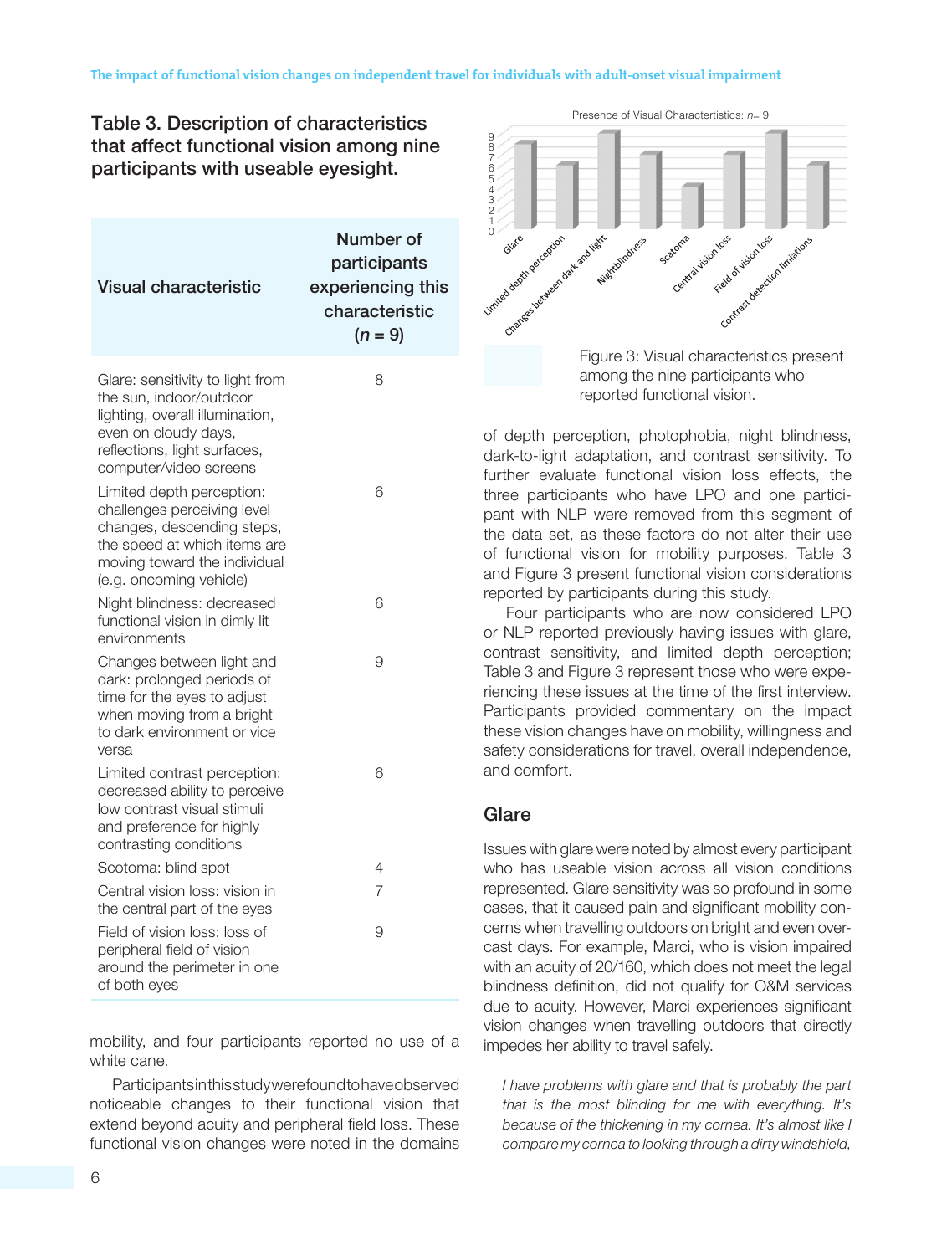*you know, when the sun comes through a dirty windshield, it's really tough to see out.*

Greg, who is also making efforts to travel independently after surrendering his driver's license, reported significant issues with glare when travelling outside. Greg commented,

*Glare is a big problem, yes. Glare especially from the sun. I mean, it could be from bright lights also. For me, more light means more glare and less ability to see.*

Glare sensitivity was also found to affect indoor mobility with various lighting conditions. Jane reported the newer LED lights adversely impact her vision, while other participants, such as Hannah stated glare from large windows, atriums, or other glass enclosures impact her functioning and can cause pain or decreased travel ability. Leah, made this observation about her increasing glare sensitivity,

*I notice now that it [glare] is excessively stronger than it used to be. It's absolutely blinding and I have to look away.*

The impact of glare sensitivity impacts participants' decisions to travel on a daily basis.

Participants instituted methods to mitigate blinding glare and the impact it has on mobility. Eight of the nine participants who have functional vision reported using sunglasses and filters to help alleviate glare, while one participant with LPO also wears sunglasses. Participants specified various types of tinted lenses they use, including transition lenses  $(n = 2)$ ; one participant wears transition lenses and sunglasses together outside), wrap-around sunglasses over regular glasses  $(n = 1)$ , ambient tinted  $(n = 1)$ , yellow tinted  $(n = 1)$ , and greenish gray wraparound ski goggle sun filters (*n* = 1). Two participants did not specify the type of sun filters they use, while one participant clarified that she must wear a hat and sunglasses to provide additional relief from outdoor glare. Sandy also described a pair of sun-filters that alleviate discomfort from glare that were prescribed by a low vision specialist,

*I use sunglasses that my doctor, my low vision doctor at (name of hospital omitted) had suggested for me. They are much better than the drug store kind, in that they have a band across the top so that no light comes in on the forehead part.*

Glare sensitivity is a significant concern expressed by participants that impacts their willingness to engage in travel and is a cause for safety concerns. However, participants reported in order to get O&M services, their acuity of field of vision had to meet certain criteria and issues with travelling outdoors or in bright buildings were not offered. No two participants shared using the same shade or device, except for transition lenses. No participants reported receiving glare reducing options from an O&M specialist.

#### Depth perception

Depth perception is a vital function of vision for travel and mobility. Six of the nine participants with functional vision reported serious issues with decreasing depth perception that caused significant concern regarding travel. The most prevalent factors were descending steps and curb cuts. Cheryl reported with her changing vision, depth perception,

*has become less accurate [and that] steps always present a problem for someone with eye problems, and, I've noticed that the problem has increased.*

Challenges with navigating descending steps and curb cuts were also clearly specified by Hannah, Leah, Marci, and Sandy. Hannah clarified,

*I think [my depth perception] it is not good because with my [support] cane, I have to—curbs are ridiculously difficult for me. I go to the curb, and especially if it is not marked, I am in trouble. I take baby, tiny steps in places that I do not see anything in case there is a bump. If I come to a curb, I stick my cane down to see how deep it is. And with steps.*

#### Leah stated,

*Oh, depth perception yeah, I am beginning to notice it with things like curbs. I first of all stand on the curb and I measure the depth with my [support] cane and I won't get into a car unless I have somebody who will hold my hand as I get off the curb.*

#### Marci further explained,

*It's the steps going down that are terrifying. And those steps don't have strips that like different contrasting colored strips that you really can't tell the edges of the steps.*

Sandy discussed the way her loss of depth perception had been one of the most frustrating aspects of her progressive vision changes. She described her depth perception is now *terrible* and went on to clarify,

*Yeah. I do not think there is any solution. I mean, there are lots of issues that I have to deal with. But one of the things that are the most frustrating to me is the depth perception, and the loss of that. Because I have to be*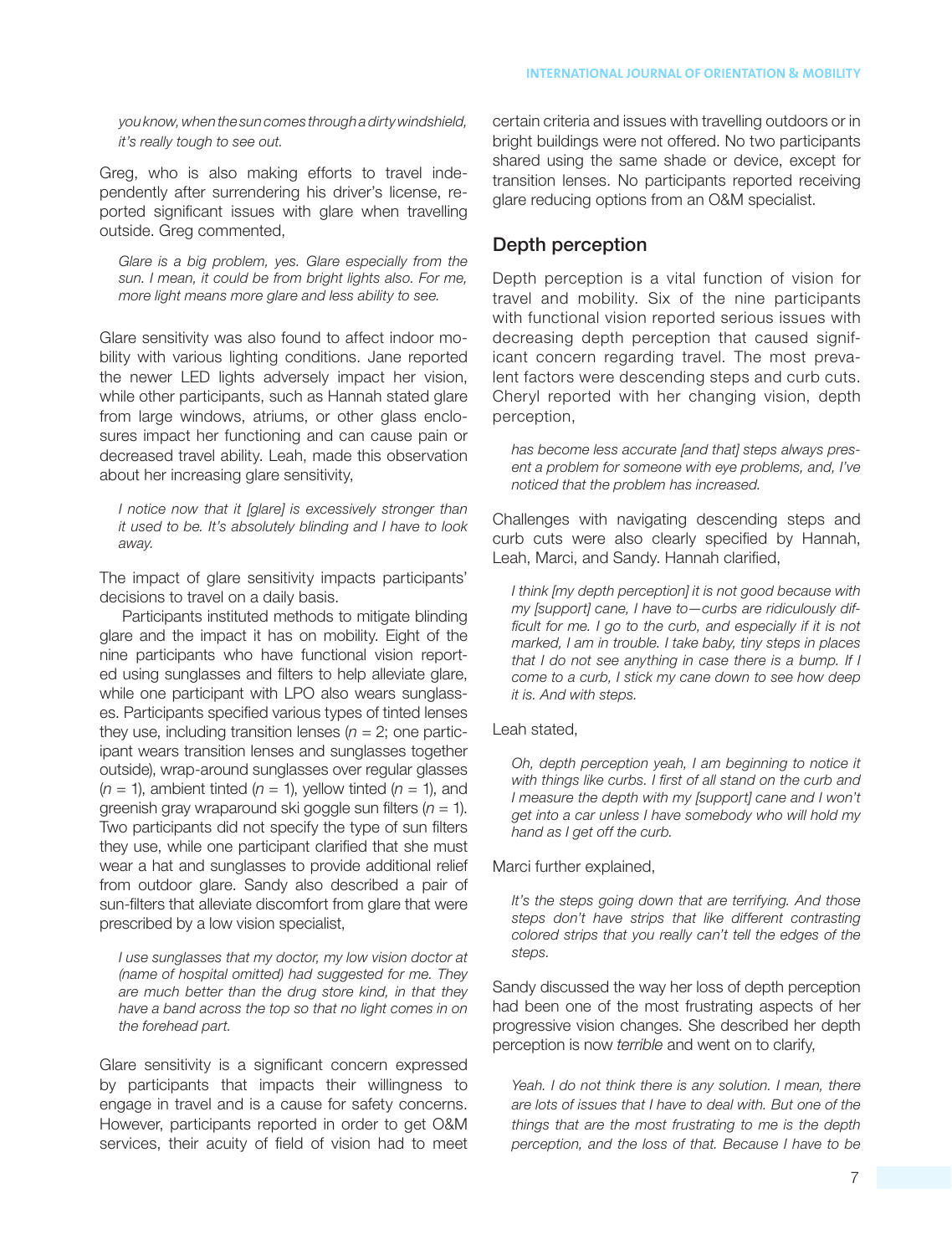*careful where there is a step or curb and how many steps there are, and where the landing is.*

Clara shared her depth perception is still intact, but she has some issues with noting what might be depth perception issues or overall vision loss:

*Depth perception is pretty good. I'm very glad for that; I didn't seem to have the problem where everything seems flat to me. It isn't as great as it was; I'm more clumsy with things around the house but I know—well it's probably—if it's not depth perception then it's actually defining the edge of the things. I don't see them as clearly as I used to with my peripheral vision is a little bit fuzzy so I have to be very careful when I'm putting something on the table that I don't misjudge and hit the edge of the table.*

Limitations with depth perception can lead to falls or other serious issues and impacts participant willingness to travel independently and perceived safety. These several themes were abundantly clear in coded data from this research.

#### **Contrast**

Six of the nine participants with useable vision reported issues with contrast sensitivity. Contrast vision is important to mobility, as limits with detection can result in missing descending steps, curbs, or other obstacles. Six participants remarked that they prefer contrasting strips to be placed on curb cuts, steps, and other level changes, and four participants discussed the way they had advocated for high contrast strips to be placed in their environments where they frequently travel (such as outdoors, at their churches or work).

#### Night blindness

Night blindness was reported by seven out of nine participants with functional vision as an issue. Two participants reported that at night, functional vision is almost completely gone, and this affects willingness to travel during certain times of day, as Don, who has RP, stated:

*[If it's] really gloomy or toward the end of the day, I do not go out… because it is darker and even with my cane, I still need to see…When it is too gloomy I cannot even see where the cars are and stuff like that. I need to have some vision to go out even if I am using my cane to make sure that I do not run into the curbs.*

Similarly, Hannah stated,

*When the sun goes down, or at night—if they dim the light, I cannot see.*

Leah will request assistance in the event she needs to be out later to accommodate her night blindness,

*I don't like to stay out late and if I do I generally have somebody walk me from the car to my front door because I feel much more insecure in the dark after the sun has set.*

Leah and five other participants also clarified that night blindness does not just affect them in the evening hours. The region's transit system, which has above-and below-ground rail with dimly lit subway stations, has caused her to stop using this form of transportation,

*I walk into the tunnel [station] of the subway and it's black. I have to stand there and wait—well I don't have to do it anymore because it was at that point that I bowed out of subway riding.*

Her concerns about the rail station lighting were echoed by five other participants in this study.

Participants who expressed difficulty with night blindness also reported issues with glare. Therefore, all times of day can present different types of challenges for visual functioning that relate to mobility and daily living tasks. Marci discussed the convergence of issues with glare sensitivity and night blindness,

*I think when you're talking about night time vision there's a lot of peripheral light so when it's a dark room and you've got peripheral light all around it's a really bad combination.*

Through qualitative data, night blindness was found to affect both perceived safety and willingness to travel in regard to time of day and in the region's subway stations.

#### Light and dark adaptation

All participants with some degree of visual functioning reported varying issues with their eyes adapting from bright light to dark situations and vice versa. Five participants specifically noted challenges navigating movie theaters due to light to dark adaptation. Clara remarked the progressive change in her vision that affects light to dark adaptation extends to leisure and social activities,

*Yes and that [light to dark adaptation] has gotten worse as the years have gone by, just going to the theater I mean I have to wait quite some time before I can adjust to the amount of light that's in a theater.*

Hannah further clarified how long it takes her eyes to adjust in a dark movie theater,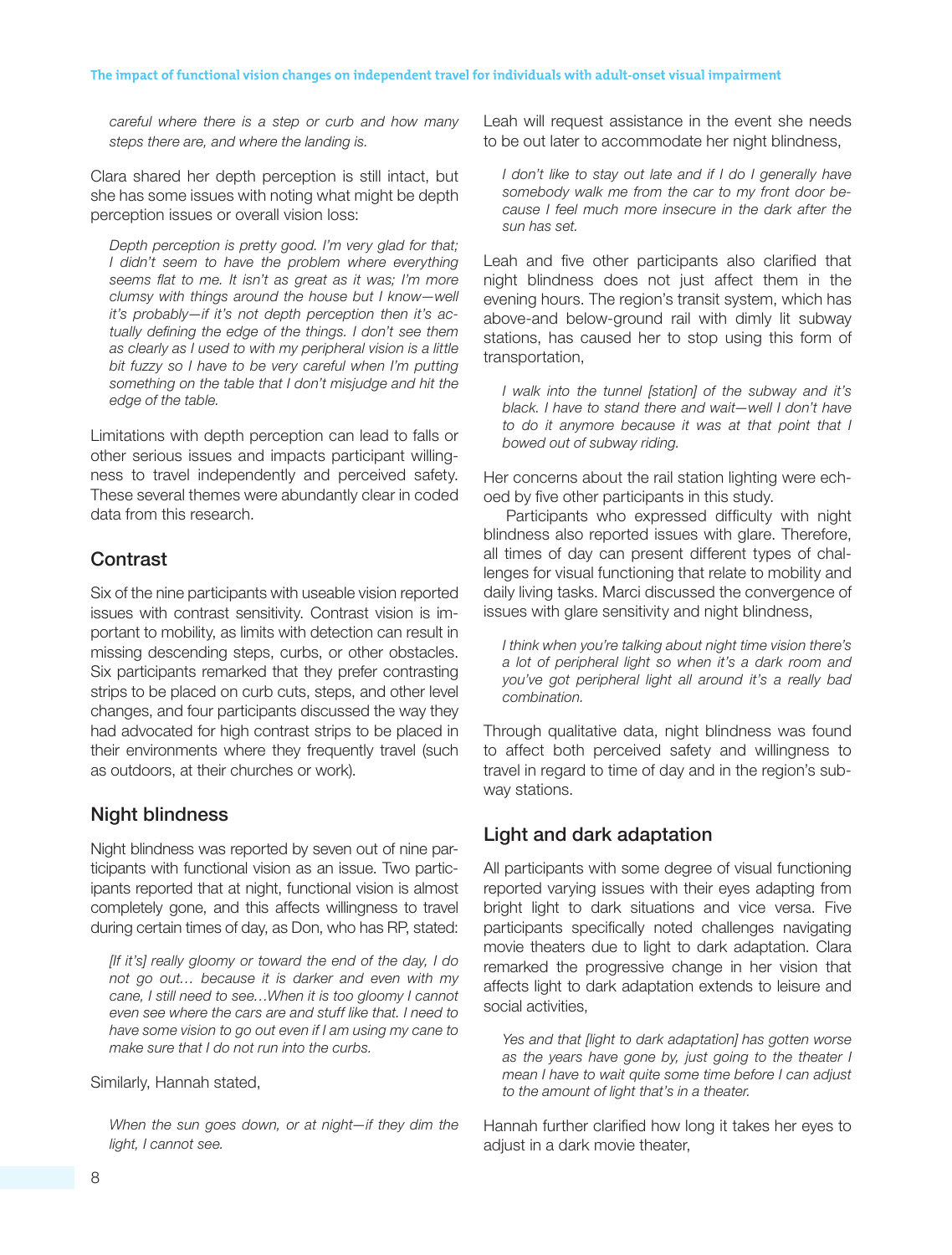*I did not know what it was from, but I found out—I think it was when I was in my 50s. I would go into a movie theater, I could not find a way to find a seat until I waited for 10 or 15 minutes for my eyes to adjust a little bit better. To me it was weird. I thought what in the world is going on. I had no idea it was from this.*

#### Leah remarked,

*I know that if I go to do something like go to the movies, it's darker to me than it is to anybody else and it limits my vision.*

#### Sandy reported,

*If I go into the movie theater from the lights in the lobby, I cannot see a thing.*

Access to movie theatres and various auditoriums in the region was a priority for participants. Yet, features, such as stadium seating, ramps, small steps, locating seats, and other navigation tasks were of concern. Similarly, navigating between dark and light areas of buildings, shaded and bright walking routes, and moving in and out of stores or medical offices to brighter or darker environments were present among participants with light to dark adaptation considerations.

# Conclusion

Adult-onset vision conditions affect more than acuity and peripheral vision. Glare, depth perception, light to dark adaptation, night blindness, and contrast perception impact participants' willingness to engage in mobility and independent travel. O&M service providers are skilled in addressing functional vision considerations for these populations, however, limitations exist when certain agencies require specific acuities or field of vision loss in degrees to qualify for services. Individuals who experience changes in functional vision, in addition to or aside from acuity and field of vision, can benefit from O&M services and instruction or recommendations for specific devices and accommodations.

# **Discussion**

This study revealed functional vision factors that can affectindividuals who have adult-onset vision conditions. All aspects of a person's life must be considered as he or she negotiates the process of changing vision, especially as it impacts mobility. Vision loss does not necessarily entail complete blindness for those affected by adventitious vision impairment. Functional vision and changes to eyesight require specialized services, supports, techniques, and technologies to promote the most effective outcomes and mobility methods for these populations.

Agencies that serve individuals with adult-onset vision conditions can best meet their clients' needs by reconsidering criteria to qualify individuals for services. Gordon (2009) asserted that service delivery models will need to be reconsidered as the aging population continues to experience vision changes. The current study provides a framework for evaluating the need for vision services based on functional vision changes that extend beyond acuity and field of vision measurements. Ballemans et al. (2011) concluded that O&M services for this population need to include an approach that supports functional and independence goals. Participants in the current study sought to maintain independence as much as possible in their home neighborhoods and access to community resources. The profession of O&M provides instruction in methods to address functional vision changes associated with adult-onset conditions. Access to these instructional methods, and specialized devices can provide individuals with safer and more effective means for independence and travel.

## Limitations and future research

This study consisted of a small sample size of 13, with nine participants reporting functional vision considerations. A larger sample would most likely provide more data on the continual impact of functional vision changes that could be generalized to the overall population. This research provides multiple opportunities for future study. No participants in this study received or were offered services under the grants for older individuals. Another research study might determine whether or not individuals who receive those services have better access to O&M. Interventions that study the effects of mobility training for individuals with functional vision changes can be conducted to determine whether or not certain methods promote safer and more independent travel. Finally, device and accommodation use (e.g. sun-filters, low vision aids, and technologies) can be tested to determine methods to deflect glare sensitivity, increase contrast, and aid with depth perception and night blindness.